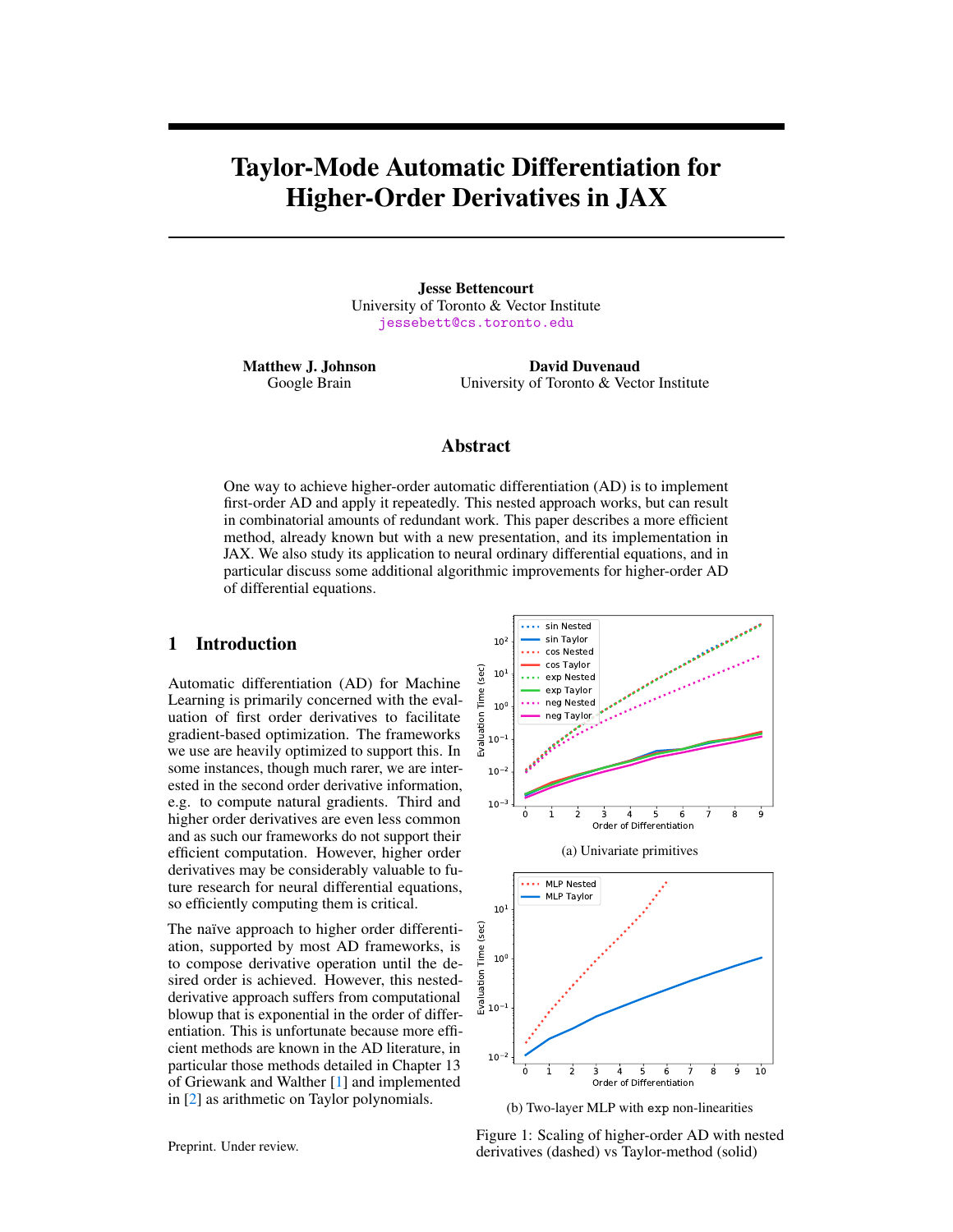This Taylor-mode is a generalization of forward-mode AD to higher dimensional derivatives.

The exponential blowup can be seen in fig. [1](#page-0-0) where dashed lines correspond to the naïve, nestingderivative approach. Our implementation of Taylor-mode achieves much better scaling, as can be seen in fig. [1a](#page-0-0) where we show the higher-derivatives of some univariate primitives. The performance gains are even more dramatic in fig. [1b](#page-0-0) showing the scaling of higher-order derivatives for a 2-layer MLP with exp non-linearities.

In section [2](#page-1-0) we give an overview of the problem of computing higher order derivatives. In section [3](#page-2-0) we give an overview of our ongoing work to implement these methods in an AD framework for machine learning, namely JAX. In section [4](#page-3-0) we demonstrate the relationship between these methods and solutions differential equations. In the appendix  $\bf{A}$  $\bf{A}$  $\bf{A}$  we provide relevant mathematical background linking these mtehods to fundemental results from calculus.

# <span id="page-1-0"></span>2 Higher-Order Chain Rule

First-order automatic differentiation relies on solving a composition problem: for a function  $f = g \circ h$ , given a pair of arrays  $(z_0, z_1)$  representing  $(h(x), \partial h(x)[v])$ , compute the pair  $(f(x), \partial f(x)[v])$ . We solve it using  $f(x) = g(h(x)) = g(z_0)$  and  $\partial f(x)[v] = \partial g(h(x)) [\partial h(x)[v]] = \partial g(z_0)[z_1]$ .

A higher-order analogue of this composition problem is: given a tuple of arrays representing

$$
(z_0, \ldots, z_K) = (h(x), \quad \partial h(x)[v], \quad \partial^2 h(x)[v, v], \quad \ldots, \quad \partial^K h(x)[v, \ldots, v]\big), \tag{1}
$$

compute

$$
(f(x), \partial f(x)[v], \partial^2 f(x)[v, v], \dots, \partial^K f(x)[v, \dots, v]). \tag{2}
$$

We can solve this problem by developing a formula for each component  $\partial^k f(x)[v, \dots, v]$ . The basic issue is that there are several ways in which to form  $k$ -th order perturbations of f, routed via the perturbations of h we are given as input.

Take  $k = 2$  for concreteness:

$$
\partial^2 f(x)[v, v] = \partial g(z_0)[z_2] + \partial^2 g(z_0)[z_1, z_1].\tag{3}
$$

The first term represents how a 2nd-order perturbation in the value of f can arise from a 2nd-order perturbation to the value of h and the 1st-order sensitivity of q. Similarly the second term represents how 1st-order perturbations in h can lead to a 2nd-order perturbation in f via the 2nd-order sensitivity of g. For larger k, there are many more ways to combine the perturbations of  $h$ .

More generally, let  $part(k)$  denote the integer partitions of k, i.e. the set of multisets of positive integers that sum to  $k$ , each represented as a sorted tuple of integers. Then we have

$$
\partial^k f(x)[v,\ldots,v] = \sum_{\sigma \in \text{part}(k)} \text{sym}(\sigma) \cdot \partial^{|\sigma|} g(z_0) [z_{\sigma_1}, z_{\sigma_2}, \ldots z_{\sigma_{\text{end}}}], \tag{4}
$$

<span id="page-1-1"></span>
$$
sym(\sigma) := \frac{k!}{\sigma_1! \sigma_2! \cdots \sigma_{end}!} \frac{1}{\prod_{i \in \text{uniq}(\sigma)} \text{mult}_{\sigma}(i)!}
$$
(5)

where  $|\sigma|$  denotes the length of the tuple  $\sigma$ , uniq( $\sigma$ ) denotes the set of unique elements of  $\sigma$ , and mult<sub> $\sigma(i)$ </sub> denotes the multiplicity of i in  $\sigma$ .

An intuition for sym $(\sigma)$  is that it counts the number of ways to form a perturbation of f of order k routed via perturbations of h of orders  $\sigma_1, \sigma_2, \ldots, \sigma_{end}$  as a multinomial coefficient (the first term), then corrects for overcounting perturbations of  $h$  of equal order (the second term). For further explanation of integer partitions, multiplicity, and intuition of sym refer to appendix **B**.

The problem of computing these higher derivatives, and the formula in [\(4\)](#page-1-1) is known as the Faà di Bruno Formula. This can equivalently be expressed as the coefficients of a truncated Taylor polynomial approximation of  $f$  at a point  $x_0$ .

$$
f(x+v) \approx f(x) + \partial f(x)[v] + \frac{1}{2!} \partial^2 f(x)[v, v] + \dots + \frac{1}{d!} \partial^d f(x)[v, \dots, v].
$$
 (6)

These connections are explained in background found in appendix [A.](#page-5-0)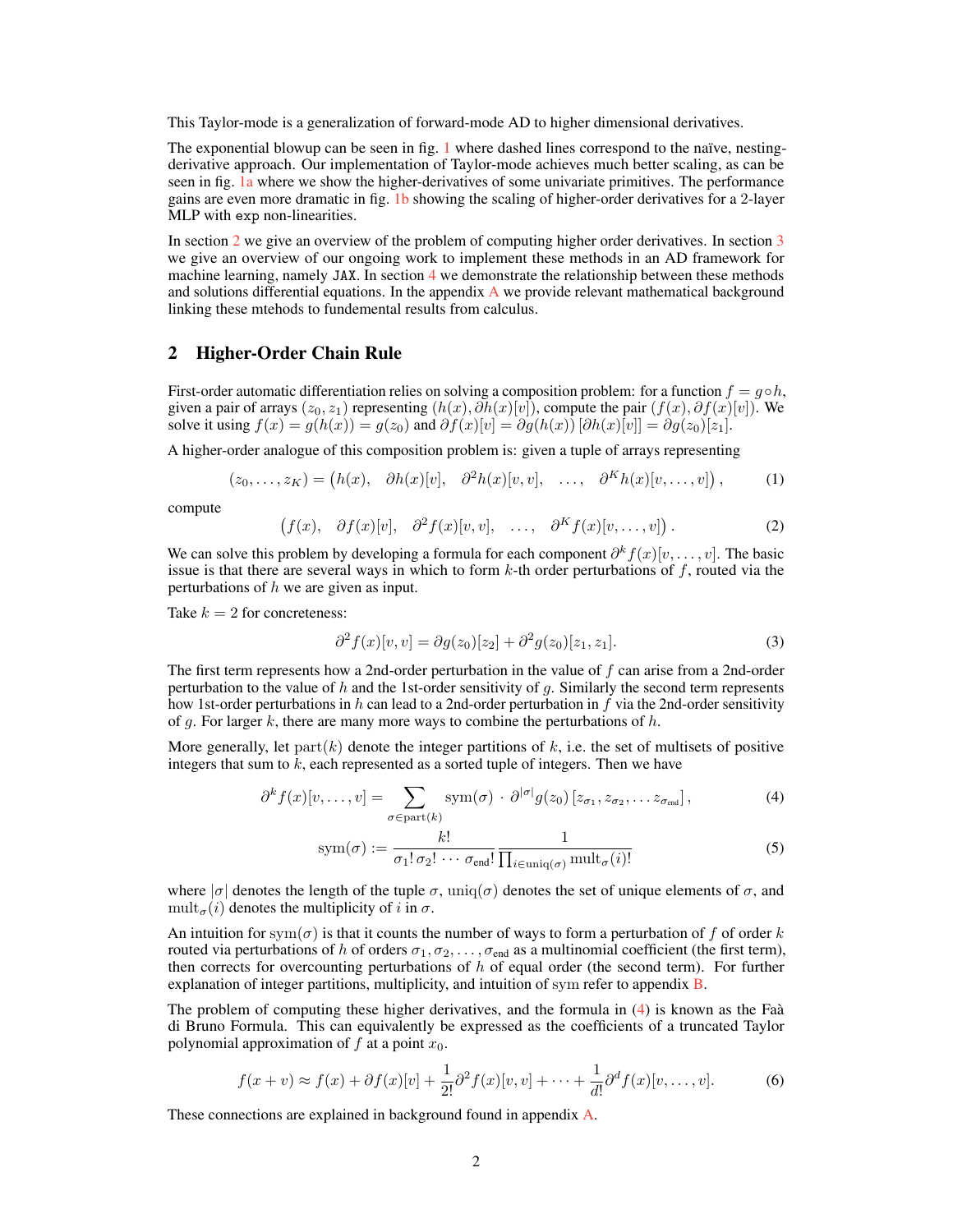# <span id="page-2-0"></span>3 Implementation in JAX

Given the coefficients  $x_0, \ldots, x_d$  as in the polynomial [\(12\)](#page-5-1) we implement the function jet which computes the coefficients  $y_0, \ldots, y_d$  as in the polynomial [\(13\)](#page-5-2). The name refers to the jet operation described in eq.  $(16)$  of appendix [A.3](#page-6-2) with the interface

$$
y_0, (y_1, \dots, y_d) = \text{jet}(f, x_0, (x_1, \dots, x_d))
$$
\n(7)

Supporting this user-facing API is a new JAX interpreter JetTracer which traces the forward evaluation and overloads primitive operations. As an aside, this is analogous to implementing forward-mode AD by overloading operations with dual number arithmetic. In fact, as noted in Rules 22 and 23 of Griewank and Walther [\[1\]](#page-4-0), Taylor-mode with one higher derivative, corresponding to  $f(x_0 + x_1t)$ , is identically forward-mode. However, JetTracer generalizes the usual forward-mode tracing to compute higher order jets.

This is achieved by overloading primitive operations to call an internal function prop that computes the higher order derivatives for each primitive operation. In particular, prop implements the Faà di Bruno algorithm [\(10\)](#page-5-3). Internally it calls sym to compute the partition multiplicity for the integer combinatorial factors appearing in the higher derivatives.

Crucially, recall that Faà di Bruno expresses the total derivatives of the composition  $f(q(x))$  in terms of the higher-order partial derivatives of  $f$  and  $g$ . Further, the goal of this is to share computation of these partial derivatives across order of differentiation. To achieve this prop calls a generator which returns previously computed partial derivative functions. Again, this generalizes forward mode implementations which provide the first order derivative rule for each primitive.

Example The primitive sin is known to have a first order derivative cos. First-order forward-mode implementations stop providing derivative rules here. However, it is also known that the second order derivative is -sin, and third is -cos. So all higher derivatives of the primitive sin can be computed by overloading the primal evaluation. We can further exploit the shared evaluation at this level, i.e., all higher derivatives involve cycling through  $\{\cos, -\sin, -\cos, \sin\}$ , and even these only involve computing sin and cos once, and negating the result.

We implement these higher-order derivative rules for various primitives. While trigonometric primitives are an extreme example of sharing work across derivative order, many other primitives also can benefit from sharing some common sub-expressions.

There are two opportunities to share common work here. In defining the higher-order partial derivative rules for each primitive some evaluations can be shared. In computing the total derivative of function compositions partial derivatives of primitives should only be evaluated once for each order, then shared. The function prop is responsible for computing or accessing these partial derivatives at the necessary orders, computing their multiplicity with sym, and combing them according to the higher-order composition rule [\(4\)](#page-1-1).

## 3.1 Comparing Taylor-Mode to Nested Derivatives

The nested approach to higher-order derivatives would involve taking the derivative of the primitive operations emitted by the first derivative evaluation. Consider again the above sin example, and its derivative cos. Nested-derivatives would evaluate the derivative of the emitted cos which would correctly return -sin. However, in addition to whatever overhead each additional derivative introduces, this higher derivative is not able to take advantage of the common evaluation from the lower order.

In fig. [1a](#page-0-0) we compare the computational scaling as we evaluate higher derivatives of various primitives. There it can be seen that the naïve nesting derivatives, by not sharing common expressions across orders, requires more computation for each subsequent derivative order. Whereas Taylor-mode enjoys much better scaling for the higher derivatives of the primitives.

This effect is considerably more dramatic in the case of higher derivatives of functions which compose primitives. In fig. [1b](#page-0-0) we show the scaling on a 2-layer MLP with exp non-linearities. Here it can be seen that nested derivatives scale much worse than the blowup from the individual primitives. Further, the nested derivatives were only able to be computed up to order 6 before memory limitations prevented higher differentiation. Taylor-mode was able to compute up to 10th order without experiencing memory limitations and in with significantly better scaling.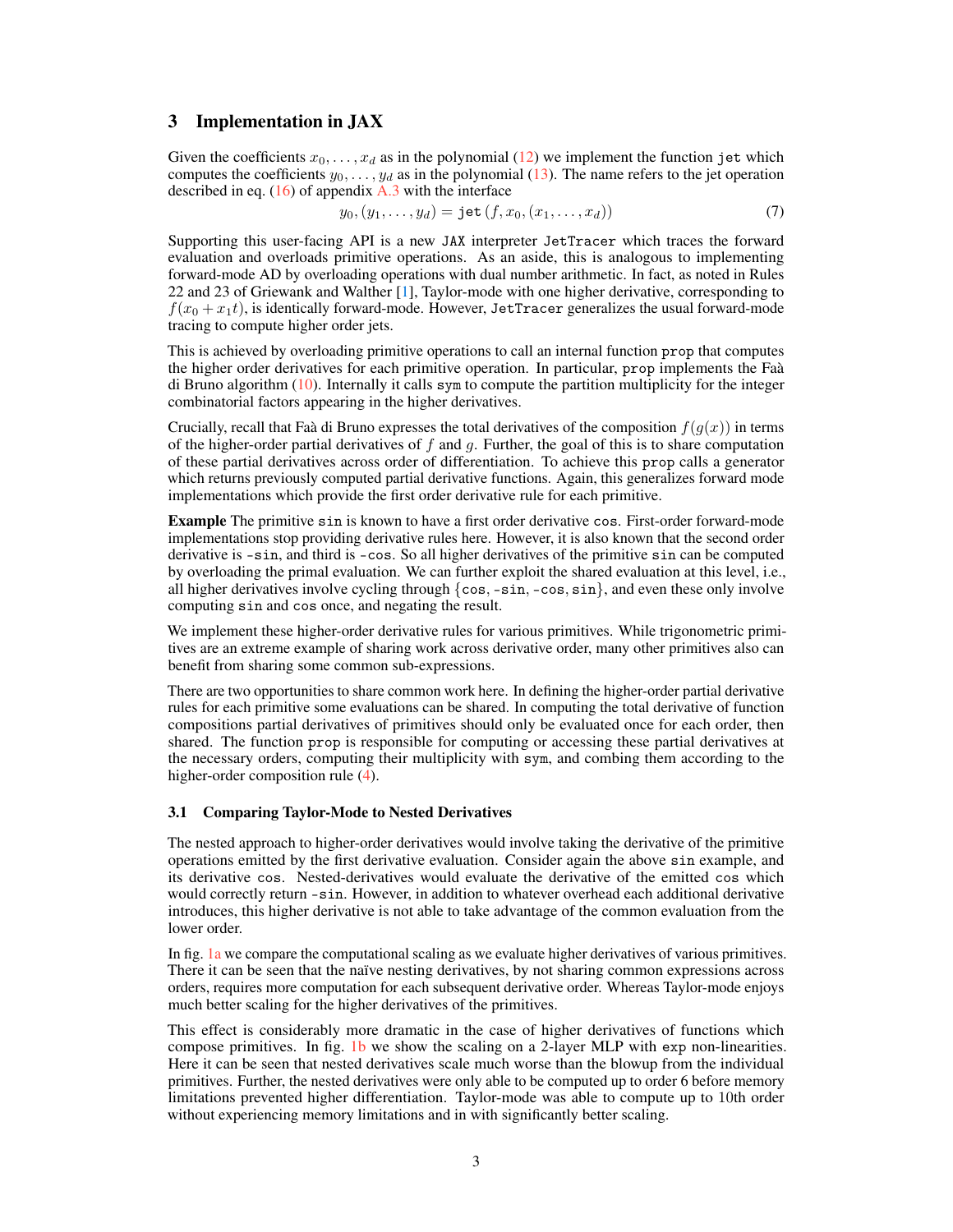# <span id="page-3-0"></span>4 Differential Equations

Dynamical systems are defined directly in terms of their derivatives. Consider the initial value problem (IVP)

$$
\frac{dx}{dt} = f(x(t)) \quad \text{where} \quad x(0) = x_0 \in \mathbb{R}^n
$$

which we write in *autonomous* form for notational convenience, see appendix [D.1](#page-10-0)

The exact solution to the IVP can be approximated by truncating the Taylor polynomial

$$
x(t) = \sum_{i=0}^{d} x_i t^i + O(t^d) \in \mathbb{R}^n
$$
  
=  $x_0 + \frac{dx}{dt}t + \frac{1}{2!} \frac{d^2x}{dt^2}t^2 + \dots + \frac{1}{d!} \frac{d^d x}{dt^d}t^d$ 

<span id="page-3-2"></span>

Figure 2: Methods for computing coefficients of an ODE Solution

In defining the IVP, we already specify the first coefficient to the Taylor polynomial,  $x_1 = f(x(t))$ . Further, we see that the second, and subsequent, coefficients must be higher derivatives with respect to t. Recall that these derivatives  $x_{i=1...d} = \frac{d^i}{dt^i} f(x(t))$  are exactly those given by the coefficients of the polynomial  $y(t) = f(x(t))$  [\(13\)](#page-5-2).

This gives us the recursive relationship for computing the coefficients of the solution:

<span id="page-3-1"></span>
$$
x_{i+1} = y_i \tag{8}
$$

Recall that jet, by definition [\(16\)](#page-6-1), gives us the coefficients for  $y_i$  as a function of f and the coefficients  $x_{j\leq i}$ . We can use jet and the relationship [\(8\)](#page-3-1) to recursively compute the coefficients of the solution polynomial. Pseudocode for computing the coefficients of the ODE solution recursively with jet is given in appendix  $D.2$  algorithm [2.](#page-10-2) However, a more efficient method is known which exploits linearity properties of higher derivatives.

## 4.1 Exploiting Linearity in Higher Coefficients of ODE Solution with Newton's Method

It is proven in Griewank and Walther [\[1\]](#page-4-0) that the coefficient for an ODE solution  $y_k = y_k(x_0, \ldots, x_k)$ is linear with respect to the upper half of its input coefficients,  $x_j$  for  $j > \frac{k}{2}$ . Further, the lower half of its input coefficients,  $x_0, \ldots, x_{j-1}$ , determines the linear dependence as

$$
x_{k+1} = y_k = y_k(x_0, \dots, x_{j-1}, 0, \dots, 0) + \frac{k!}{(j-1)!} \sum_{i=j}^k \frac{((j-1) - (k-i))!}{i!} A_{k-i} x_i \tag{9}
$$

where  $A_m = \frac{\partial y_{j-1}}{\partial x_{(j-1)}}$  $\frac{\partial y_{j-1}}{\partial x_{(j-1)-m}}$ . See appendix [D.3](#page-10-3) for details.

In particular, notice that linear updates are given by a sum of Jacobian-vector products  $\sum_{i=j}^{k} A_{k-i}x_i$ . This means that we do not need to explicitly instantiate any Jacobians, since they are immediately contracted against vectors. Further, we also do not need to compute many Jacobian-vector products and then sum the results. As discussed in appendix  $D.4$ , we can compute this sum by a single Jacobian-vector product of  $y_{j-1}$  with respect to all its inputs  $x_0, \ldots, x_{j-1}$ .

The following algorithm appears in Table 13.7 of [\[1\]](#page-4-0), but we make it clear that Jacobians are represented implicitly through Jacobian-vector products in algorithm [1.](#page-4-2)

Figure [2](#page-3-2) shows that exploiting higher-coefficients' linearity via Newton's Doubling Method allows for more efficient computation of coefficients except those which require full non-linear evaluation.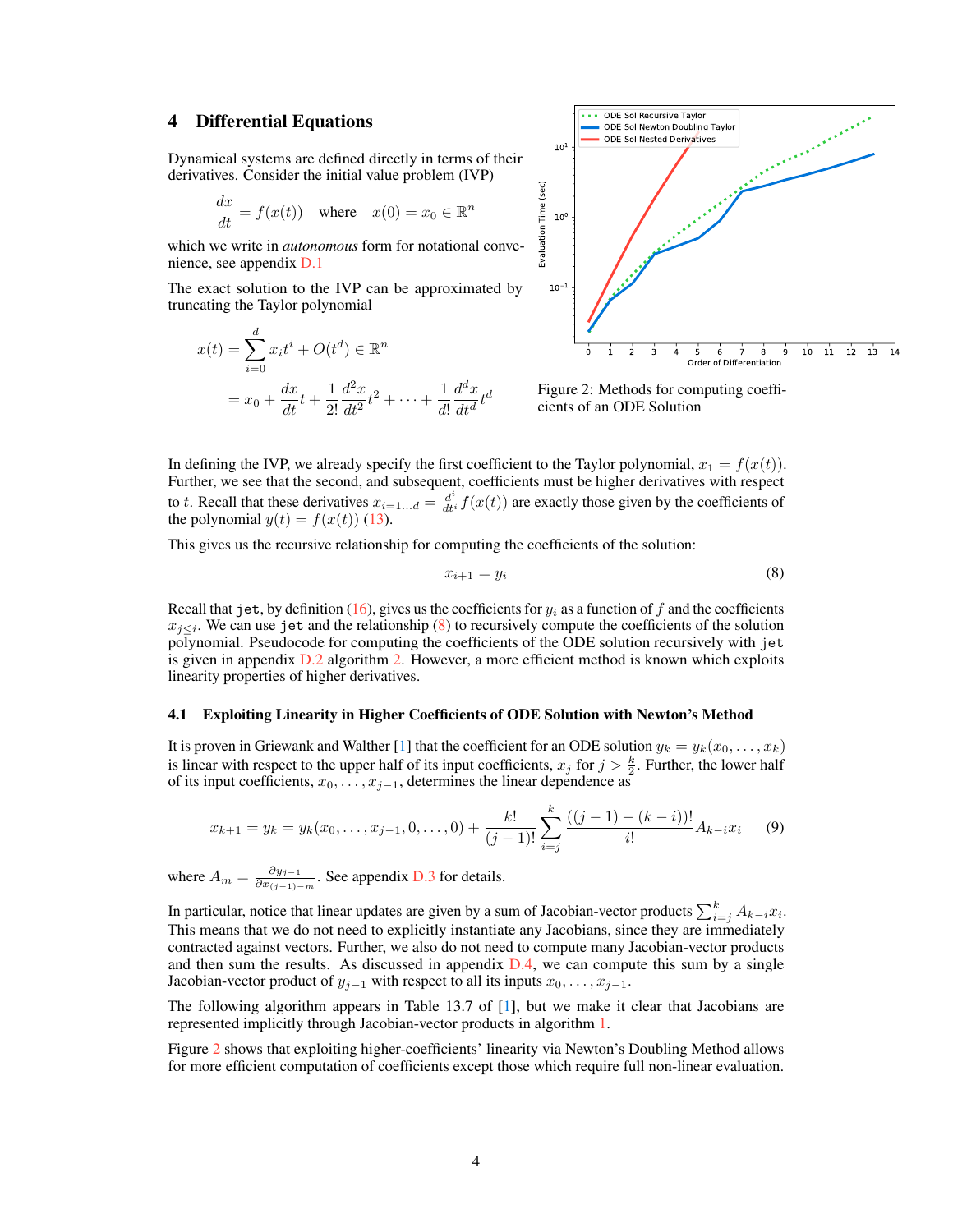<span id="page-4-2"></span>Algorithm 1 ODE Solution by Doubling Coefficients through Newton's Method

```
# Have: x0, f# Want: x1, ..., xd
for s in 0, 1, \ldots:
  j = 2**(<i>s</i>+1)-1# function computes nonlinear dependence on lower-half coefficients
  f_{j} = lambda x0, ..., x{j-1} : jet (f, (x0,), ([x1, ..., x{j-1}, 0, ...,0])
  # linearize the function to get y_hat and function which computes jvps
  y_hat, jvp_jet = jax.linearize (f_jet, x0, \ldots, x\{j-1\})for k in j-1 ... 2j-1:
    # update yhat with sum of jvps, computed in single jvp
    yk = y_hat[k] + k!/(j-1)! * jvp_jet(*[(j-1)-(k-i))] is tor i in j...k])
    # recurrence relationship from ODE dynamics
    x{k+1} = ykif k+1 == d:
      b r e a k
return x0, [x1, \ldots, xd]
```
## References

- <span id="page-4-0"></span>[1] Andreas Griewank and Andrea Walther. Evaluating derivatives. 2008.
- <span id="page-4-1"></span>[2] Andreas Griewank, David Juedes, and Jean Utke. Algorithm 755: Adol-c: a package for the automatic differentiation of algorithms written in c/c++. *ACM Transactions on Mathematical Software (TOMS)*, 22(2):131–167, 1996.
- <span id="page-4-3"></span>[3] Luis Benet and David Sanders. Taylorseries.jl: Taylor expansions in one and several variables in julia. *Journal of Open Source Software*, 4, 04 2019. doi: 10.21105/joss.01043.
- <span id="page-4-4"></span>[4] Winston C. Yang. Derivatives are essentially integer partitions. *Discrete Mathematics*, 222(1): 235 – 245, 2000. ISSN 0012-365X. doi: https://doi.org/10.1016/S0012-365X(99)00412-4. URL <http://www.sciencedirect.com/science/article/pii/S0012365X99004124>.
- <span id="page-4-5"></span>[5] Michael Hardy. Combinatorics of partial derivatives. *the electronic journal of combinatorics*, 13, Jan 2006. URL <http://arxiv.org/abs/math/0601149v1>. Electronic Journal of Combinatorics 13 (2006) #R1.
- <span id="page-4-6"></span>[6] Warren Johnson. The curious history of faa di bruno's formula. *The American Mathematical Monthly*, 109:217–234, 03 2002. doi: 10.1080/00029890.2002.11919857.
- <span id="page-4-7"></span>[7] Ernst Hairer, Syvert Norsett, and G. Wanner. *Solving Ordinary Differential Equations I: Nonstiff Problems*, volume 8. 01 1993. doi: 10.1007/978-3-540-78862-1.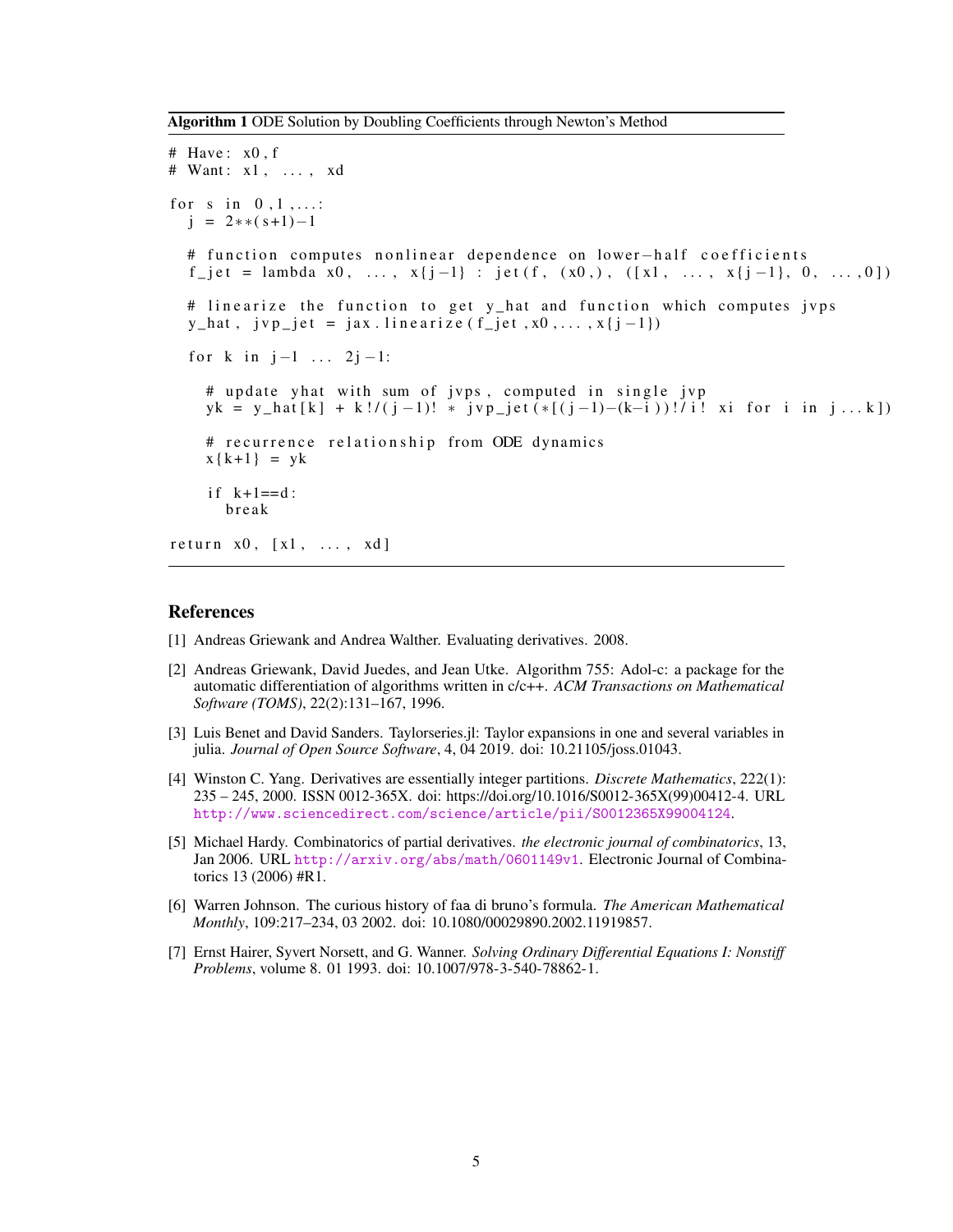# <span id="page-5-0"></span>A Background

## A.1 Faà di Bruno's Formula

If f and g are sufficiently smooth functions then the nth derivative of their composition  $f(g(x))$ is well-known and given by the Faà di Bruno formula which generalizes the chain rule to higher derivatives:

<span id="page-5-3"></span>
$$
\frac{d^n}{dx^n} f(g(x)) = \sum_{\sigma \in \pi_n} \frac{n!}{k_1! \cdots k_n!} f^{(k_1 + \cdots + k_n)}(g(x)) \left( \left( \frac{1}{1!} \frac{\partial g(x)}{\partial x} \right)^{k_1} \cdots \left( \frac{1}{n!} \frac{\partial^n g(x)}{\partial x^n} \right)^{k_n} \right)
$$

$$
= \sum_{\sigma \in \pi_n} \text{sym}(\sigma) f^{(\sum_i k_i)}(g(x)) \prod_{i:k_i \neq 0 \in \sigma} \left( \frac{d^i g(x)}{dx^i} \right)^{k_i} \tag{10}
$$

where  $\pi_n$  is the set of all n-tuples  $(k_1, \ldots, k_n)$  of non-negative integers such that  $\sum_i ik_i = n$ . We introduce the function sym( $\sigma$ ) which computes the multiplicity associated with the partition  $\sigma$ . See appendix [B](#page-6-0) for details on partition multiplicity and an example.

The Faà di Bruno algorithm  $(10)$  give the familiar expressions

<span id="page-5-4"></span>
$$
\frac{d}{dx}f(g(x)) = f'(g(x))\frac{dg(x)}{dx} \n\frac{d^2}{dx^2}f(g(x)) = f'(g(x))\frac{d^2g(x)}{dx^2} + f''(g(x))\left(\frac{d^2g(x)}{dx^2}\right)^2 \n\frac{d^3}{dx^3}f(g(x)) = f'(g(x))\frac{d^3g(x)}{dx^3} + 3f''(g(x))\frac{dg(x)}{dx}\frac{d^2g(x)}{dx^2} + f'''(g(x))\left(\frac{dg(x)}{dx}\right)^3 \n\vdots
$$
\n(11)

Importantly, the expression for the *n*th order derivative of the composition  $f(g(x))$  is given in terms of (mostly lower order) derivatives of the constituent functions  $f$  and  $g$ . Since we are concerned with computing all derivatives of the composition up to  $n$ , this formula allows us to share the work of computing lower-order derivatives with all subsequent higher orders. For example, computing the derivative  $\frac{d^3 f(g(x))}{dx^3}$  requires the value of  $\frac{d^2 g(x)}{dx^2}$  which was already computed for the previous derivative  $\frac{d^2 f(g(x))}{dx^2}$ . The Faà di Bruno algorithm makes explicit how these intermediate quantities can be shared across the orders of differentiation.

## A.2 Taylor Polynomials

Truncated Taylor polynomials allow for natural representation and manipulation of higher order derivatives, and the relationship between their polynomial arithmetic and AD for higher derivatives is well-known [\[1\]](#page-4-0).

Consider the polynomial

<span id="page-5-1"></span>
$$
x(t) = x_0 + x_1 t + \frac{1}{2!} x_2 t^2 + \frac{1}{3!} x_3 t^3 + \dots + \frac{1}{d!} x_d t^d \in \mathbb{R}^n
$$
 (12)

For a sufficiently smooth vector valued function  $f : \mathbb{R}^n \to \mathbb{R}^m$ , we are interested in the truncated Taylor polynomial given by the resulting expansion

<span id="page-5-2"></span>
$$
y(t) \equiv y_0 + y_1 t + \frac{1}{2!} y_2 t^2 + \frac{1}{3!} y_3 t^3 + \dots + \frac{1}{d!} y_d t^d \in \mathbb{R}^m
$$
 (13)

the coefficients  $y_j$  of which are smooth functions of the  $i \leq j$  coefficients  $x_i$ :

$$
y_0 = y_0(x_0)
$$
  
\n
$$
y_1 = y_1(x_0, x_1)
$$
  
\n
$$
y_2 = y_2(x_0, x_1, x_2)
$$
  
\n
$$
y_3 = y_3(x_0, x_1, x_2, x_3)
$$
  
\n
$$
= f'(x_0)x_1
$$
  
\n
$$
= f'(x_0)x_2 + f''(x_0)x_1x_1
$$
  
\n
$$
= f'(x_0)x_3 + 3f''(x_0)x_1x_2 + f'''(x_0)x_1x_1x_1
$$
  
\n
$$
\vdots
$$
  
\n(14)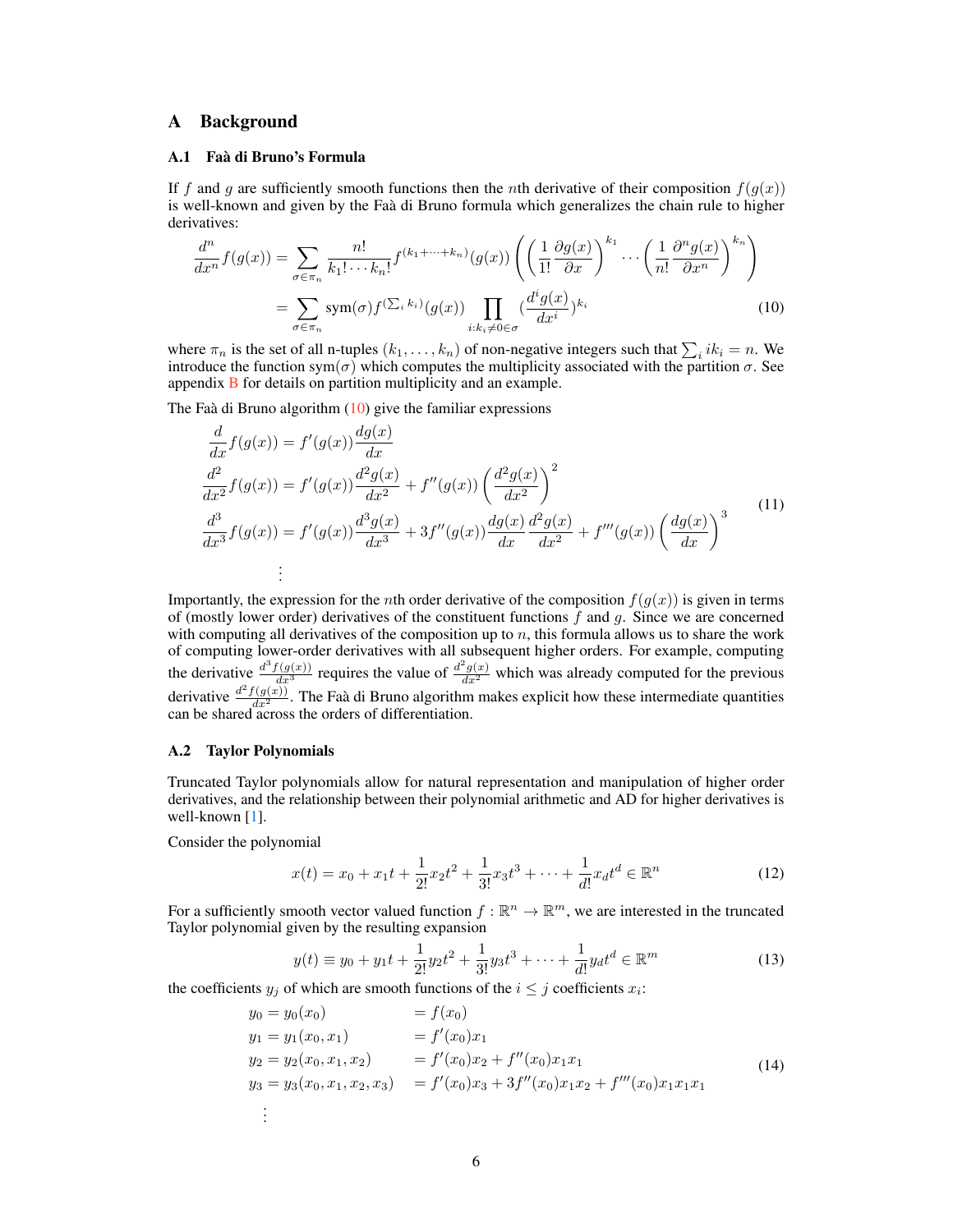If we allow that  $x(t)$  itself is a Taylor polynomial, with the suggestive notation that its coefficients capture higher derivatives of its dependence on the independent variable t, i.e.  $x_i = \frac{d^i x(t)}{dt^i}$  $\frac{x(t)}{dt^i}$ , then the meaning of the coefficients of  $y(t)$  become clear:

<span id="page-6-3"></span>
$$
y_0 = f(x_0)
$$
  
\n
$$
y_1 = f'(x_0) \frac{dx}{dt}
$$
  
\n
$$
y_2 = f'(x_0) \frac{d^2x}{dt^2} + f''(x_0) \left(\frac{dx}{dt}\right)^2
$$
  
\n
$$
y_3 = f'(x_0) \frac{d^3x}{dt^3} + 3f''(x_0) \frac{dx}{dt} \frac{d^2x}{dt^2} + f'''(x_0) \left(\frac{dx}{dt}\right)^3 = \frac{d^3}{dt^3} f(x(t))
$$
  
\n
$$
\vdots
$$
  
\n(15)  
\n(15)

That is, the coefficients  $y_i$  are exactly the *i*th order derivative of the composition  $f(x(t))$  with respect to t. Further, their intermediate expansions exactly correspond to the expressions for the higher order derivatives given by Faà di Bruno's Formula, for example compare [\(15\)](#page-6-3) to [\(11\)](#page-5-4). We refer to the coefficients of  $y(t)$  as *derivative* coefficients. Refer to appendix [C.1](#page-8-0) for a comparison to how these are presented in [\[1\]](#page-4-0), which equivalently incorporates the factorial terms but obfuscates their meaning as higher derivatives and their relationship with the Faà di Bruno Formula.

Our implementation makes extensive use of the relationship between eq.  $(15)$  and Faà di Brunno's Formula. Previous work on higher-order automatic differentiation using Taylor series instead rely directly on polynomial arithmetic of the truncated polynomials [\[1,](#page-4-0) [3\]](#page-4-3). While polynomial arithmetic will also give equivalent coefficients as eq.  $(15)$  it does not make explicit how computation should be shared across order of differentiation.

## <span id="page-6-2"></span>A.3 Jets

The introduction of the Taylor polynomials in eqs.  $(12)$  and  $(13)$  are useful for relating this to mathematical foundations and to implementations which explicitly use polynomial arithmetic. However, while elegant, representing higher derivatives by polynomials introduces the independent variable,  $t$ , which is potentially a subtle confusion.

To clarify, we borrow the language of [jets,](https://en.wikipedia.org/wiki/Jet_(mathematics)) an operation,  $J_{x_0}^d$ , on differentiable functions  $f: X \to Y$ that produces the d-truncated Taylor polynomial of f at every point  $x_0$  in its domain. This is a useful operation because it allows us to consider jets as abstract polynomials in  $x_0$ , not as literal polynomials in the introduced independent variable  $t$ .

This view makes it clear that the functional dependency is on,  $x_0$ , where the polynomial is developed, not t, where it is evaluated. To relate jets to polynomials  $x(t)$  [\(12\)](#page-5-1) and  $y(t)$  [\(13\)](#page-5-2) we write:

<span id="page-6-1"></span>
$$
(J_{x_0}^d f)(x_1, \dots, x_d) = y_0, \dots, y_d
$$
 (16)

# <span id="page-6-0"></span>B More on Faà di Bruno's Formula

If f and g are sufficiently smooth functions then the nth derivative of their composition  $f(g(x))$ is well-known and given by the Faà di Bruno formula which generalizes the chain rule to higher derivatives:

<span id="page-6-4"></span>
$$
\frac{\partial^n}{\partial x_1 \cdots \partial x_n} f(g(x)) = \sum_{\sigma \in \pi_{\{1,\dots,n\}}} f^{(|\sigma|)}(g(x)) \prod_{b \in \sigma} \frac{\partial^{|b|}}{\prod_{j \in b} \partial x_j} g(x) \tag{17}
$$

where  $\pi_{\{1,...,n\}}$  is the set of all partitions of the set  $\{1, \ldots, n\}$ .

The Faà di Bruno formula relates the nth derivative of a function composition with the combinatorial problem of how to combine the various lower-order partial derivatives. This is naturally described in terms of partitions of integer sets  $[4, 5]$  $[4, 5]$  $[4, 5]$  on the order of the desired derivative n, though there are other interpretations of the formula [\[6\]](#page-4-6).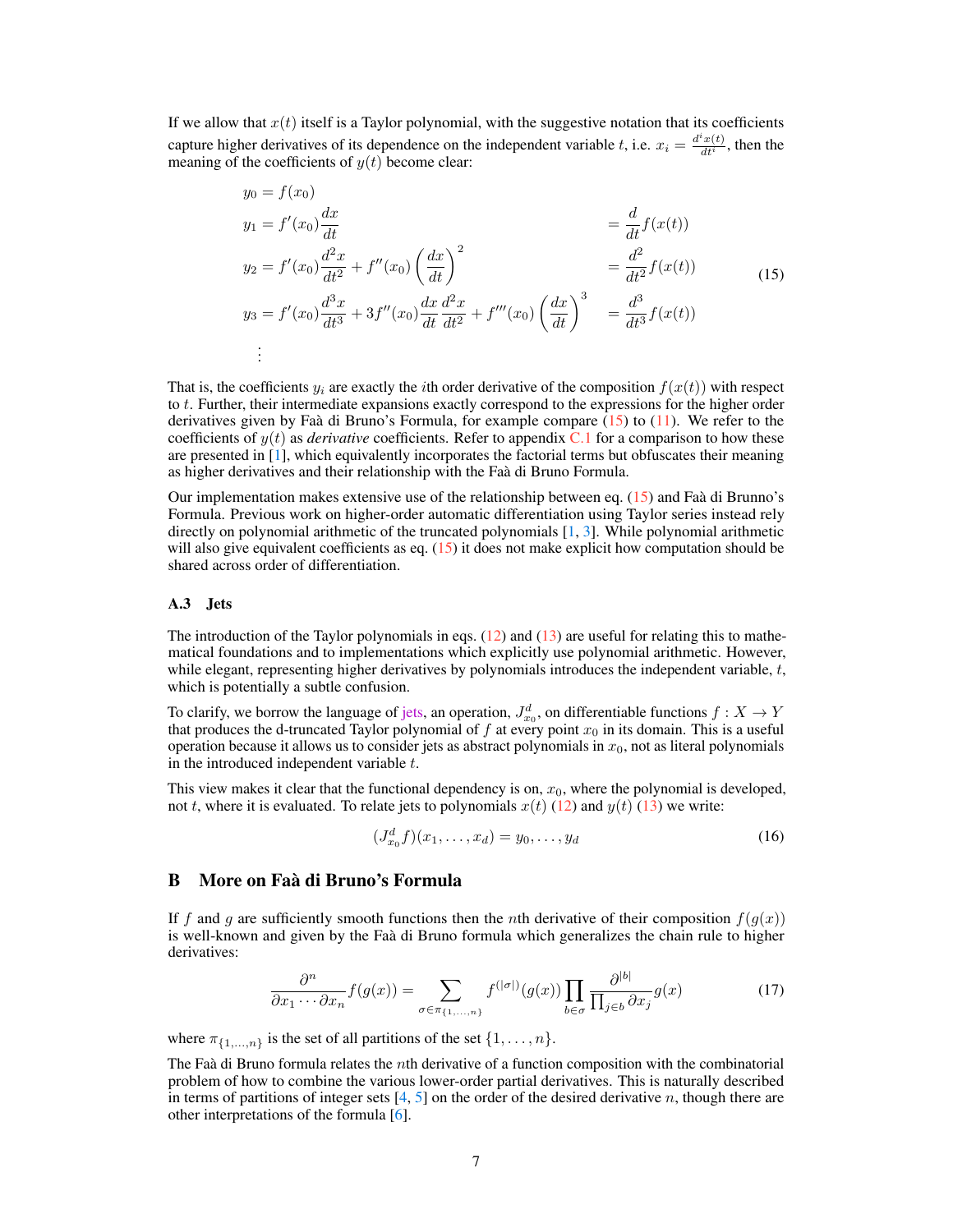**Example** Consider the third derivative of the composition  $f(g(x))$ . Faà di Bruno gives that this will be related to the partitions of the set  $\{1, 2, 3\}$ , which is

<span id="page-7-1"></span>
$$
\pi_{\{1,\ldots,n\}} = \{ \{\{1,2,3\}\}, \{\{2\},\{1,3\}\}, \{\{3\},\{1,2\}\}, \{\{1\},\{2\},\{3\}\} \}
$$

and the forumula [17](#page-6-4) gives:

$$
\frac{\partial^3}{\partial x_1 \partial x_2 \partial x_3} f(g(x)) = f^{(1)}(g(x)) \frac{\partial^3 g(x)}{\partial x_1 \partial x_2 \partial x_3} \n+ f^{(2)}(g(x)) (\frac{\partial g(x)}{\partial x_1} \frac{\partial^2 g(x)}{\partial x_2 \partial x_3} + \frac{\partial g(x)}{\partial x_2} \frac{\partial^2 g(x)}{\partial x_1 \partial x_3} + \frac{\partial g(x)}{\partial x_3} \frac{\partial^2 g(x)}{\partial x_1 \partial x_2}) \n+ f^{(3)}(g(x)) \frac{\partial g(x)}{\partial x_1} \frac{\partial g(x)}{\partial x_2} \frac{\partial g(x)}{\partial x_3}
$$
\n(18)

However, it is often the case that the higher-order derivatives are taken with respect to the same indistinguishable variable, so  $\frac{\partial^n}{\partial x_1...x_n}$  $\frac{\partial^n}{\partial x_1 \cdots \partial x_n}$  becomes  $\frac{d^n}{dx^n}$ . In this case the Faà di Bruno formula [17](#page-6-4) can be expressed in terms of partitions of the integer  $n$  and the multiplicity of the parition elements:

$$
\frac{d^n}{dx^n} f(g(x)) = \sum_{\sigma \in \pi_n} \frac{n!}{k_1! \cdots k_n!} f^{(k_1 + \cdots + k_n)}(g(x)) \left( \left( \frac{1}{1!} \frac{\partial g(x)}{\partial x} \right)^{k_1} \cdots \left( \frac{1}{n!} \frac{\partial^n g(x)}{\partial x^n} \right)^{k_n} \right)
$$
\n
$$
= \sum_{\sigma \in \pi_n} \frac{n!}{k_1! \cdots k_n! \cdot 1!^{k_1} \cdots n!^{k_n}} f^{(\sum_i k_i)}(g(x)) \left( \left( \frac{\partial g(x)}{\partial x} \right)^{k_1} \cdots \left( \frac{\partial^n g(x)}{\partial x^n} \right)^{k_n} \right)
$$
\n
$$
= \sum_{\sigma \in \pi_n} \frac{n!}{k_1! \cdots k_n! \cdot 1!^{k_1} \cdots n!^{k_n}} f^{(\sum_i k_i)}(g(x)) \prod_{i:k_i \neq 0 \in \sigma} \left( \frac{d^i g(x)}{dx^i} \right)^{k_i}
$$
\n
$$
= \sum_{\sigma \in \pi_n} \text{sym}(\sigma) f^{(\sum_i k_i)}(g(x)) \prod_{i:k_i \neq 0 \in \sigma} \left( \frac{d^i g(x)}{dx^i} \right)^{k_i} \tag{19}
$$

Where  $\pi_n$  is the set of all n-tuples  $(k_1, \ldots, k_n)$  of non-negative integers such that  $\sum_i ik_i = n$ . We introduce the function sym $(\sigma)$  which computes the multiplicity associated with the partition  $\sigma$ , that is, how many partitions of  $\pi_{\{1,\ldots,n\}}$  that  $\sigma$  corresponds to in  $\pi_n$ .

**Example** Consider again the third derivative of the composition  $f(g(x))$ . The integer partitions of  $n = 3$  are

<span id="page-7-0"></span>
$$
\pi_3 = \{(0,0,1), (1,1,0), (3,0,0)\}
$$

The only partition in  $\pi_3$  with non-trivial multiplicity is  $(1, 1, 0)$  which corresponds to the partition  $3 =$  $1 + 2 * 1 + 3 * 0$ .  $(1, 1, 0)$  identifies the 3 set partitions  $\{\{1\}, \{2, 3\}\}, \{\{2\}, \{1, 3\}\}, \{\{3\}, \{1, 2\}\} \in$  $\pi_{\{1,\ldots,3\}}$ . This number of set partitions in  $\pi_{\{1,\ldots,3\}}$  by  $\sigma \in \pi_3$  is computed by sym $((1,1,0)) = \frac{n!}{k_1! \cdots k_n! \cdot 1!^{k_1} \cdots n!^{k_n}} = \frac{3!}{1!1!0! \cdot 1!^{12}2!3!^{0}} = 3$ . This shows how sym $(\sigma)$  relates the formula i formula in [19](#page-7-0)

Following the formula in [19](#page-7-0) we have exactly the result from [18](#page-7-1) with the variables  $\partial x_1, \dots \partial x_n$ identified to  $dx^n$ :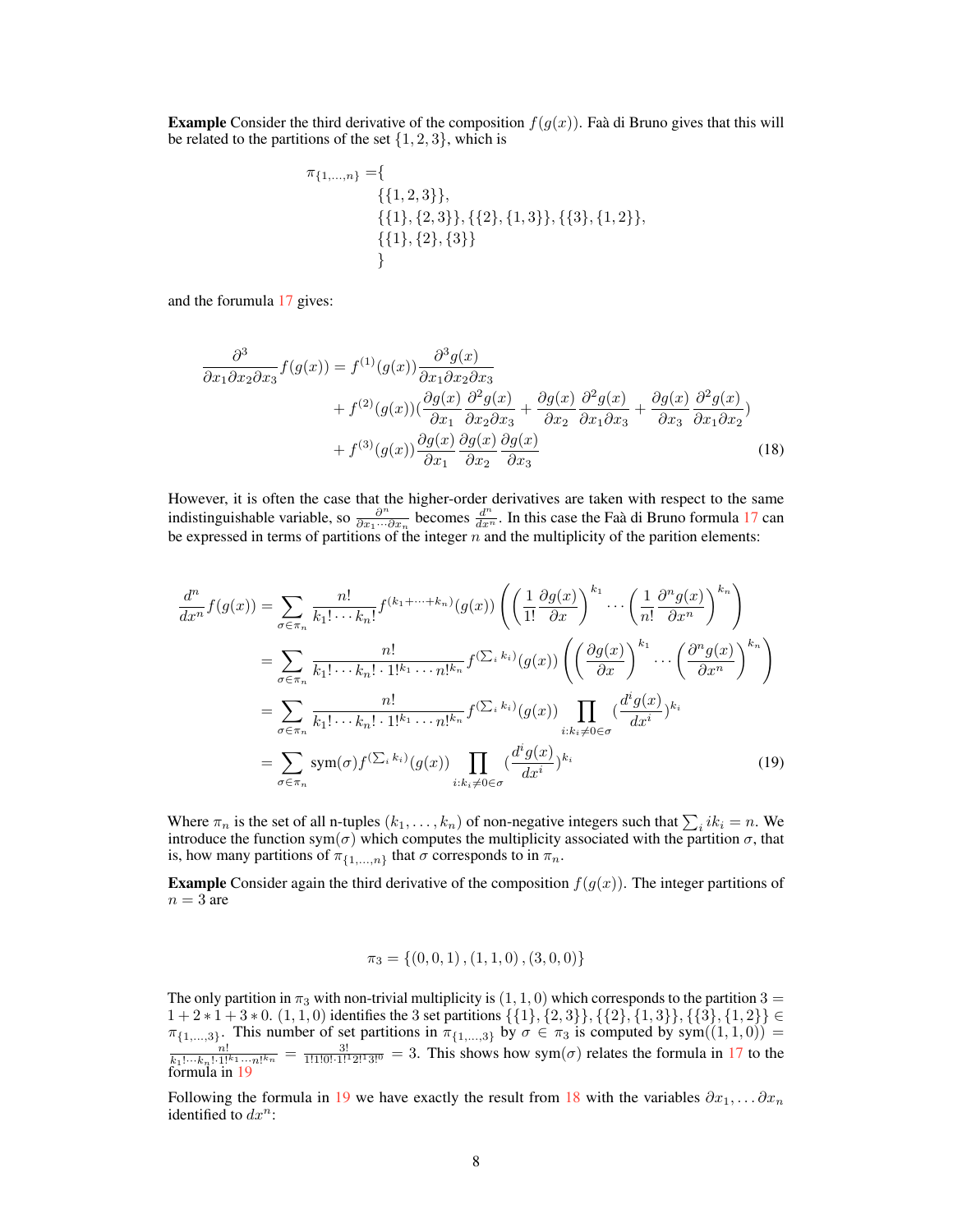<span id="page-8-3"></span>
$$
\frac{d^3}{dx^3} f(g(x)) = f^{(1)}(g(x)) \frac{d^3 g(x)}{dx^3} \n+ 3 * f^{(2)}(g(x)) (\frac{dg(x)}{dx} \frac{d^2 g(x)}{dx^2}) \n+ f^{(3)}(g(x)) (\frac{dg(x)}{dx})^3
$$
\n(20)

Importantly, the Faà di Bruno Formula [19](#page-7-0) gives an expression for the nth derivative of the composition  $f(g(x))$  in terms of (mostly lower order) derivatives of the constituent functions f and g. Since we are concerned with computing all derivatives of the composition up to  $n$ , this formula allows us to share the work of computing lower-order derivatives with all subsequent higher orders.

## C More on Taylor Polynomials

#### <span id="page-8-0"></span>C.1 Normalized Taylor Coefficients vs Derivative Coefficients

To clarify the relationship between the presentation in Griewank and Walther [\[1\]](#page-4-0) and our results we give the distinction between the Taylor coefficients and derivative coefficients, also known, unhelpfully, as *Tensor* coefficients.

For a sufficiently smooth vector valued function  $f : \mathbb{R}^n \to \mathbb{R}^m$  and the polynomial

<span id="page-8-1"></span>
$$
x(t) = x_{[0]} + x_{[1]}t + x_{[2]}t^2 + x_{[3]}t^3 + \dots + x_{[d]}t^d \in \mathbb{R}^n
$$
 (21)

we are interested in the d-truncated Taylor expansion

$$
y(t) = f(x(t)) + O(t^{d+1})
$$
\n(22)

<span id="page-8-2"></span>
$$
\equiv y_{[0]} + y_{[1]}t + y_{[2]}t^2 + y_{[3]}t^3 + \dots + y_{[d]}t^d \in \mathbb{R}^m
$$
\n(23)

with the notation that  $y_{[i]} = \frac{1}{i!} y_i$  is the *Taylor coefficient*, which is the normalized *derivative coefficient*  $y_i$ .

The Taylor coefficients of the expansion,  $y_{[j]}$ , are smooth functions of the  $i \leq j$  coefficients  $x_{[i]}$ ,

$$
y_{[0]} = y_{[0]}(x_{[0]}) = f(x_{[0]}) \tag{24}
$$

$$
y_{[1]} = y_{[1]}(x_{[0]}, x_{[1]}) = f'(x_{[0]})x_{[1]}
$$
\n(25)

$$
y_{[2]} = y_{[2]}(x_{[0]}, x_{[1]}, x_{[2]}) = f'(x_{[0]})x_{[2]} + \frac{1}{2}f''(x_{[0]})x_{[1]}x_{[1]}
$$
\n(26)

$$
y_{[3]} = y_{[3]}(x_{[0]}, x_{[1]}, x_{[2]}, x_{[3]}) = f'(x_{[0]})x_{[3]} + f''(x_{[0]})x_{[1]}x_{[2]} + \frac{1}{6}f'''(x_{[0]})x_{[1]}x_{[1]}x_{[1]} \quad (27)
$$

These, as given in Griewank and Walther [\[1\]](#page-4-0), are written in terms of the normalized, Taylor coefficients. This obscures their direct relationship with the derivatives, which we make explicit.

Consider the polynomial eq. [\(21\)](#page-8-1) with Taylor coefficients expanded so their normalization is clear. Further, let's use suggestive notation that these coefficients correspond to the higher derivatives of of x with respect to t, making  $x(t)$  a Taylor polynomial. That is  $x_{[i]} = \frac{1}{i!}x_i = \frac{1}{i!} \frac{d^i x}{dt^i}$ .

$$
x(t) = x_0 + x_1t + \frac{1}{2!}x_2t^2 + \frac{1}{3!}x_3t^3 + \dots + \frac{1}{d!}x_dt^d \in \mathbb{R}^n
$$
 (28)

$$
= x_0 + \frac{dx}{dt}t + \frac{1}{2!}\frac{d^2x}{dt^2}t^2 + \frac{1}{3!}x_3t^3 + \dots + \frac{1}{d!}\frac{d^dx}{dt^d}t^d \in \mathbb{R}^n
$$
 (29)

(30)

Again, we are interested in the polynomial eq. [\(23\)](#page-8-2), but with the normalization terms explicit

$$
y(t) \equiv y_0 + y_1 t + \frac{1}{2!} y_2 t^2 + \frac{1}{3!} y_3 t^3 + \dots + \frac{1}{d!} y_d t^d \in \mathbb{R}^m
$$
\n(31)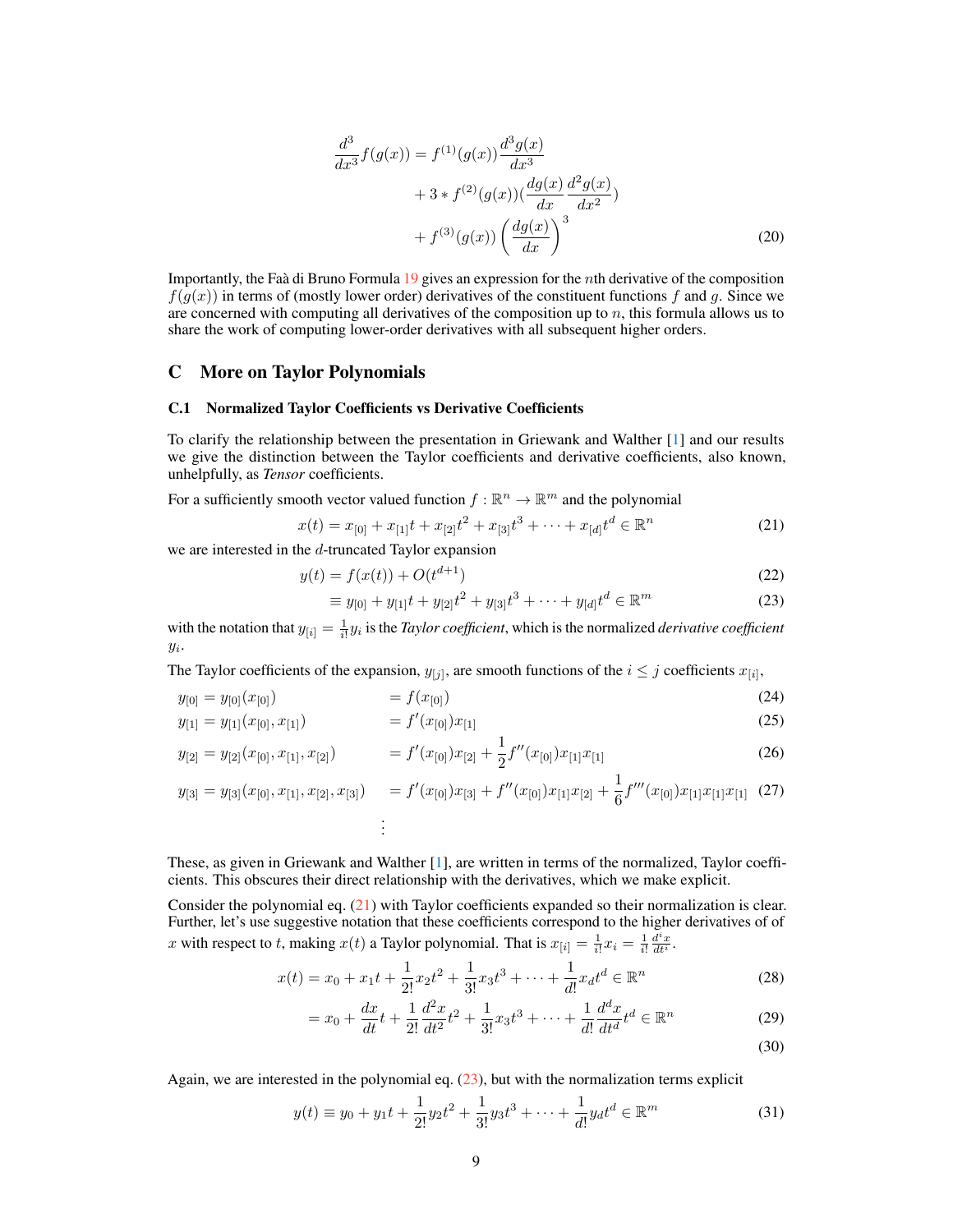Now we can expand the expressions for the Taylor coefficients  $y_{[i]}$  to expressions for derivative coefficients  $y_i = i!y_{[i]}$ 

The coefficients of the Taylor expansion,  $y_j$ , are smooth functions of the  $i \leq j$  coefficients  $x_i$ ,

$$
y_0 = y_0(x_0)
$$
  
=  $y_{[0]}(x_0)$   
=  $f(x_0)$   
=  $y_{[1]}(x_0, x_1)$   
=  $f'(x_0)x_1$   
=  $f'(x_0)x_1$  (32)

<span id="page-9-1"></span><span id="page-9-0"></span>
$$
= f'(x_0) \frac{dx}{dt}
$$
\n(33)

$$
y_2 = y_2(x_0, x_1, x_2)
$$
  
=  $2! \left( y_{[2]}(x_0, x_1, \frac{1}{2!}x_2) \right)$   
=  $2! \left( f'(x_0) \frac{1}{2!} x_2 + \frac{1}{2} f''(x_0) x_1 x_1 \right)$   
=  $f'(x_0) x_2 + f''(x_0) x_1 x_1$   
=  $f'(x_0) \frac{d^2 x}{dt^2} + f''(x_0) \left( \frac{dx}{dt} \right)^2$  (34)

<span id="page-9-5"></span><span id="page-9-4"></span><span id="page-9-3"></span><span id="page-9-2"></span>
$$
=\frac{d^2}{dt^2}f(x(t))
$$
\n(35)

$$
y_3 = y_3(x_0, x_1, x_2, x_3) = 3! \left( y_{[3]}(x_0, x_1, \frac{1}{2!}x_2, \frac{1}{3!}x_3) \right)
$$
  
\n
$$
= 3! \left( f'(x_0) \frac{1}{3!}x_3 + f''(x_0)x_1 \frac{1}{2!}x_2 + \frac{1}{6}f'''(x_0)x_1x_1x_1 \right)
$$
  
\n
$$
= f'(x_0)x_3 + 3f''(x_0)x_1x_2 + f'''(x_0)x_1x_1x_1
$$
  
\n
$$
= f'(x_0) \frac{d^3x}{dt^3} + 3f''(x_0) \frac{dx}{dt} \frac{d^2x}{dt^2} + f'''(x_0) \left( \frac{dx}{dt} \right)^3
$$
  
\n
$$
= \frac{d^3}{dt^3} f(x(t))
$$
  
\n
$$
\vdots
$$
  
\n(37)

Therefore, eqs. [\(32\)](#page-9-0), [\(33\)](#page-9-1), [\(35\)](#page-9-2) and [\(37\)](#page-9-3) show that the derivative coefficient  $y_i$  are exactly the *i*th order higher derivatives of the composition  $f(x(t))$  with respect to t. The key insight to this exercise is that by writing the derivative coefficients explicitly we reveal that the expressions for the terms, eqs. [\(32\)](#page-9-0) to [\(34\)](#page-9-4) and [\(36\)](#page-9-5), are given by the Faà di Bruno formula eq. [\(19\)](#page-7-0). For example, notice the equivalence of the expression for  $y_3$  in eq. [\(34\)](#page-9-4) and the example in eq. [\(20\)](#page-8-3).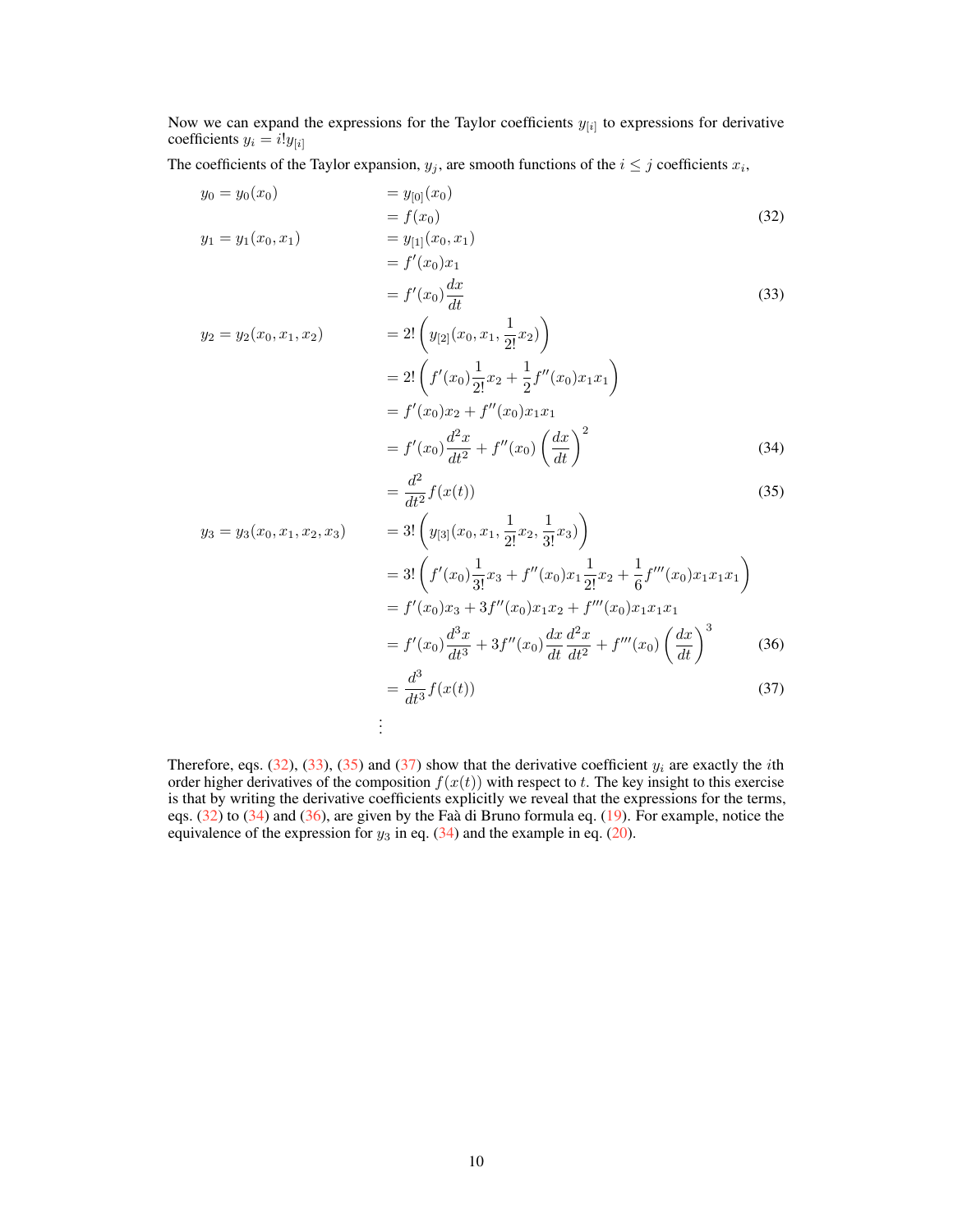# D Differential Equations

#### <span id="page-10-0"></span>D.1 Autonomous Form

We can transform the initial value problem

$$
\frac{dx}{dt} = f(x(t), t) \quad \text{where} \quad x(t_0) = x_0 \in \mathbb{R}^n \tag{38}
$$

into an *autonomous* dynamical system by augmenting the system to include the independent variable with trivial dynamics [\[7\]](#page-4-7):

$$
\frac{d}{dt}\begin{pmatrix} x \\ t \end{pmatrix} = \begin{pmatrix} f(x(t)) \\ 1 \end{pmatrix} \quad \text{where} \quad \begin{pmatrix} x(0) \\ t(0) \end{pmatrix} = \begin{pmatrix} x_0 \\ t_0 \end{pmatrix} \in \mathbb{R}^n \tag{39}
$$

We do this for notational convenience, as well it disambiguates that derivatives with respect to  $t$  are meant in the "total" sense. This is aleviates the potential ambiguity of  $\frac{\partial}{\partial t} f(x(t), t)$  which could mean both the derivative with respect to the second argument and the derivative through  $x(t)$  by the chain rule  $\frac{\partial f}{\partial x} \frac{\partial x}{\partial t}$ .

## <span id="page-10-1"></span>D.2 Recursive ODE Solution with jet

Recall that jet, by definition [\(16\)](#page-6-1), gives us the coefficients for  $y_i$  as a function of f and the coefficients  $x_{j\leq i}$ . We can use jet and the relationship [\(8\)](#page-3-1) to recursively compute the coefficients of the solution polynomial.

## <span id="page-10-2"></span>Algorithm 2 ODE Solution by Recursive Jet

```
# Have: x_0, f
# Want: x_1, \ldots, x_dy_0 = j e t (f, x_0, [0])x_1 = y_0for i in range (d):
  (y_0, [y_1, \ldots, y_i]) = \text{jet}(f, x_0, [x_1, \ldots, x_i])x_{-}{ i + 1 } = y_{-}ir e turn x_0, [x_1, ..., x_d]
```
#### <span id="page-10-3"></span>D.3 Coefficient Doubling by Newton's Method

From corollary 13.2 of Griewank and Walther [\[1\]](#page-4-0) we have that the coefficients depend linearly on the upper half of their input coefficients. Further, the linear dependence is determined by the lower half of the input coefficients. To be clear, coefficient  $y_k(x_0, \ldots, x_k)$  depends linearly on its arguments  $x_j$  where  $j > \frac{k}{2}$ . Further, this linear dependency is fully determined by non-linear arguments through Jacobians  $A_i$  where  $i \leq \frac{k}{2}$ .

The dependence is given in Griewank and Walther [\[1\]](#page-4-0) in terms of Taylor coefficients as for  $\frac{k}{2} < j \le$  $k+1$ 

<span id="page-10-4"></span>
$$
y_{[k]} = \hat{y}_{[k]}(x_0, \dots, x_{j-1}, 0, \dots, 0) + \sum_{i=j}^{k} A_{[k-i]} x_{[i]}
$$
\n(40)

Where, for  $0 \le m \le n$ , we have  $A_{[m]} = \frac{\partial y_{[n]}}{\partial x_{[m]}}$  $\frac{\partial g_{[n]}}{\partial x_{[n-m]}}$  that are the Jacobians of the *n*th output Taylor coefficient with respect to the  $(n - m)$ th input Taylor coefficient. Further, the  $\hat{y}_{[m]}$  denotes that it is an intermediate quantity which only captures the non-linear dependence on the lower half coefficients, and will be updated with the linear dependence to produce  $y_{[m]},$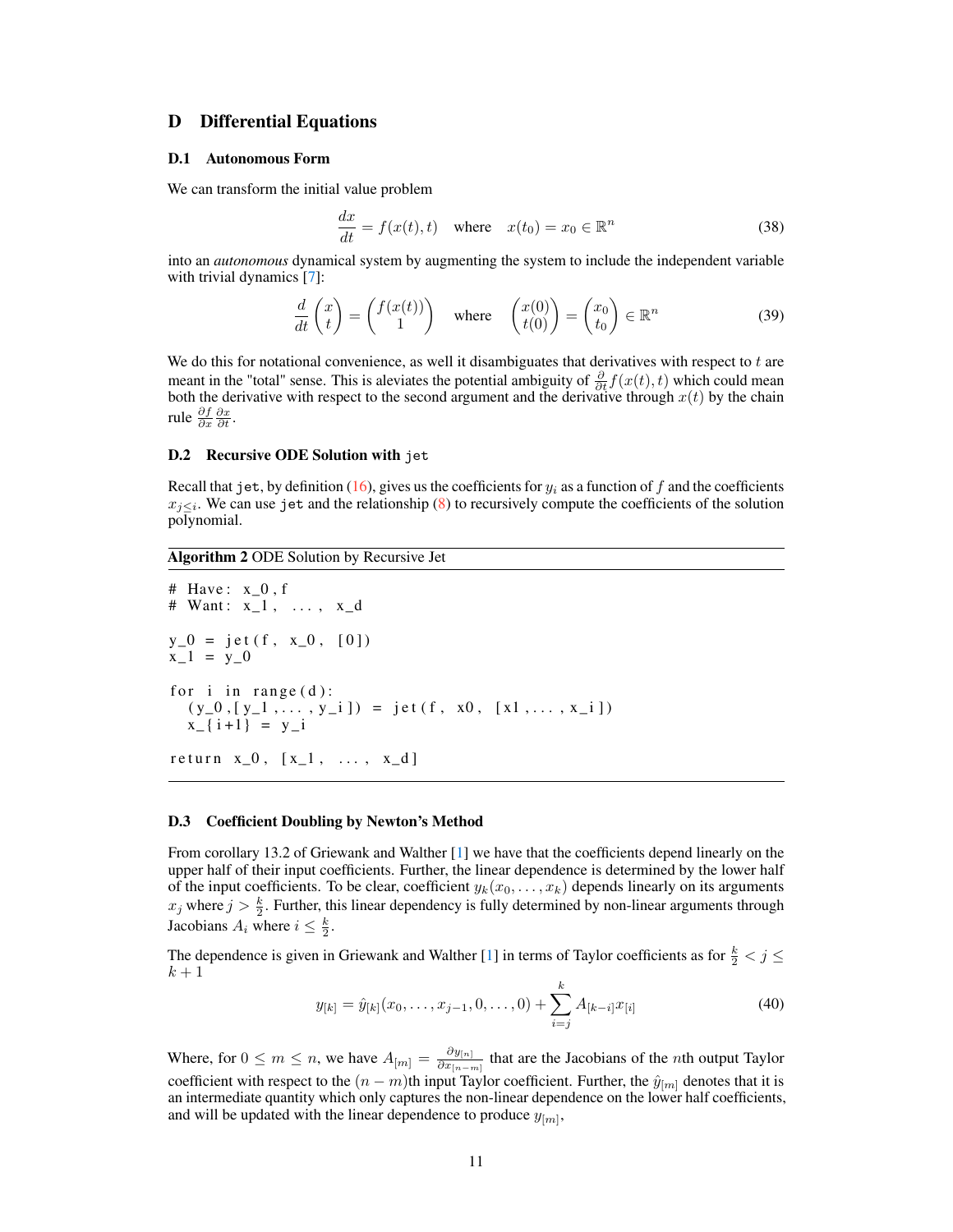To write this in derivative coefficients we expand the factorial terms. In particular,

$$
A_{[m]} = \frac{\partial y_{[n]}}{\partial x_{[n-m]}} = \frac{\partial \frac{1}{n!} y_n}{\partial \frac{1}{n-m!} x_{n-m}} = \frac{(n-m)!}{n!} \frac{\partial y_n}{\partial x_{n-m}} = \frac{(n-m)!}{n!} A_m \tag{41}
$$

Where  $A_m = \frac{\partial y_n}{\partial x_{n-m}}$  are the Jacobians of the *n*th output derivative coefficient with respect to the  $(n - m)$ th input derivative coefficient. For example

$$
\frac{\partial y_0}{\partial x_0} = \frac{\partial y_1}{\partial x_1} = \frac{\partial y_2}{\partial x_2} = A_0 \tag{42}
$$

$$
\frac{\partial y_1}{\partial x_0} = \frac{\partial y_2}{\partial x_1} = A_1 \tag{43}
$$

$$
\frac{\partial y_2}{\partial x_0} = A_2 \tag{44}
$$

We will later exploit the identification of some Jacobians, e.g. that  $\frac{\partial y_0}{\partial x_0} = \frac{\partial y_1}{\partial x_1}$  for performance gains. But for now we will use the result to simplify notation, which is that we will be interested in the particular expression for  $A_m$  that is given by the derivative of the  $y_{j-1}$  with respect to the  $x_m$ . That is, we write

<span id="page-11-0"></span>
$$
A_{[m]} = \frac{\partial y_{[j-1]}}{\partial x_{[(j-1)-m]}} = \frac{((j-1)-m)!}{(j-1)!} \frac{\partial y_{j-1}}{\partial x_{(j-1)-m}} = \frac{((j-1)-m)!}{(j-1)!} A_m \tag{45}
$$

<span id="page-11-2"></span><span id="page-11-1"></span>. . .

Now, we can write eq. [\(40\)](#page-10-4) in terms of derivative coefficients by expanding all factorial terms including the expansion given in eq. [\(45\)](#page-11-0):

$$
\frac{1}{k!}y_k = \frac{1}{k!}\hat{y}_k(x_0,\ldots,x_{j-1},0,\ldots,0) + \sum_{i=j}^k A_{[k-i]} \frac{1}{i!}x_i
$$
\n(46)

Multiplying all terms by the factorial factor  $\frac{1}{k!}$ 

$$
y_k = \hat{y}_k(x_0, \dots, x_{j-1}, 0, \dots, 0) + k! \sum_{i=j}^k A_{[k-i]} \frac{1}{i!} x_i
$$
\n(47)

Using the expansion derived in [45](#page-11-0)

$$
y_k = \hat{y}_k(x_0, \dots, x_{j-1}, 0, \dots, 0) + k! \sum_{i=j}^k \frac{((j-1) - (k-i))!}{(j-1)!} A_{k-i} \frac{1}{i!} x_i
$$
 (48)

and simplifying

<span id="page-11-3"></span>
$$
y_k = \hat{y}_k(x_0, \dots, x_{j-1}, 0, \dots, 0) + \frac{k!}{(j-1)!} \sum_{i=j}^k \frac{((j-1) - (k-i))!}{i!} A_{k-i} x_i \tag{49}
$$

<span id="page-11-5"></span>We make use of two critical properties here:

**Remark 1 (Identification of Coefficient Jacobians)** *By definition*  $A_j = \frac{\partial y_n}{\partial x_{n-j}}$ , this identifies Ja*cobians of certain output coefficients with respective input coefficients.*

For example, as seen in [\(42\)](#page-11-1), we can compute  $A_0$  either as a derivative of the coefficient  $y_0$  with respect to  $x_0$  or by the derivative of coefficient  $y_1$  with respect to  $x_1$ .

<span id="page-11-4"></span>Remark 2 (Linear Dependence via Jacobian-vector Products) *The terms that capture the linear*  $d$ ependence in [\(46\)](#page-11-2) are the sum of Jacobian-vector products with Jacobians  $A_{k-i}$  and vectors  $x_i$ .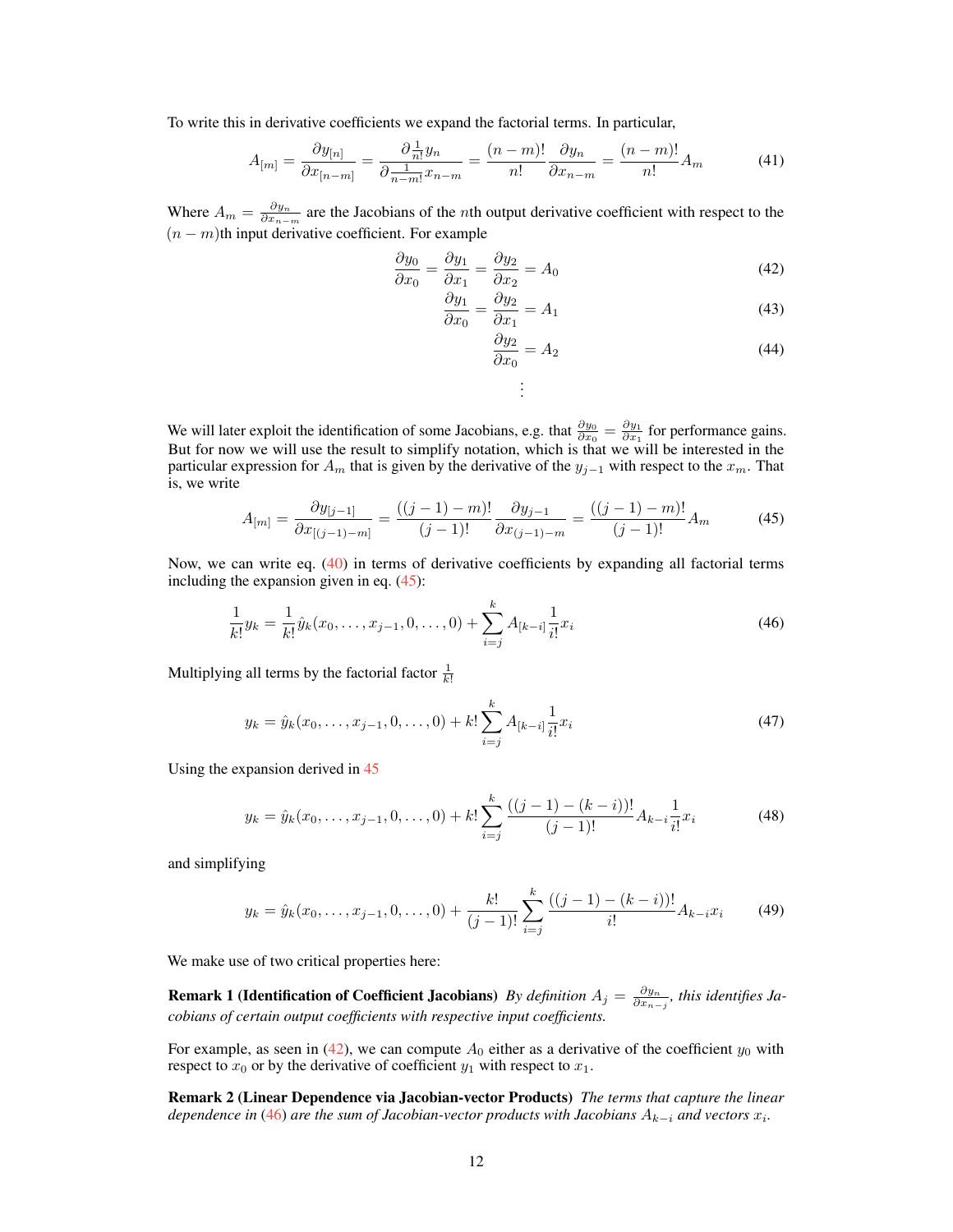In particular, note that this means we do not explicitly instantiate the Jacobians  $A_{k-i}$  as they are immediately contracted against the vector  $x_i$ . We can use Forward-mode AD to compute the Jacobian-vector product implicitly.

Griewank and Walther [\[1\]](#page-4-0) note that we can exploit this linear dependence to more than double the number of coefficients computed for the solution. That is, for  $s = 0, 1, \ldots$  we will have  $j = 2^{s+1} - 1$ in the expression [\(49\)](#page-11-3). This will allow us to compute coefficients up to  $2j$ .

We can make this method clear by example computing the fist 6 coefficients to the ODE solution.

#### Example 1 (Computing solution coefficients  $x_1, \ldots, x_6$  by Newton Doubling)

We start with  $s = 0$  and  $j = 2^{s+1} - 1 = 1$ . So we can compute up to coefficient  $x_{2i} = x_2$ .

We begin by computing the first coefficient  $x_1 = y_0$ . There is no linear relationship we can exploit here, so this involves computing jet at  $x_0$  as usual. However, if we also capture the linear dependence, with jax.linearize, we can then compute the Jacobian-vector product with newly computed coefficients which will make use of remark [2.](#page-11-4)

$$
f_jet0 = lambda x0 : jet(g, (x0,), ((zero_t,),))(y0, [y1h]), f_jvp = linearize(f_jet0, x0)x1 = y0 # recurrence relationship
$$

In addition to computing y0, the  $y_0$  coefficient, we also compute y1h which corresponds to  $\hat{y}_1$  in [\(49\)](#page-11-3).

Now, we use the formula [\(49\)](#page-11-3) with  $k = 1$  and  $j = 1$ :

$$
y_1 = \hat{y}_1(x_0, 0) + \frac{1!}{(1-1)!} \sum_{i=1}^1 \frac{((1-1)-(1-i))!}{1!} A_{1-i} x_i
$$
 (50)

<span id="page-12-0"></span>
$$
y_1 = \hat{y}_1(x_0, 0) + A_0 x_1 \tag{51}
$$

We used jax.linearize to capture linear dependence of the  $y_0$  coefficient with respect to its input,  $x_0$ . Now f\_jvp(xi)[0] will compute the Jacobian-vector product  $\frac{\partial y_0}{\partial x_0}x_i = A_0x_i$ . This allows us to compute the expression  $(51)$ .

$$
y1 = y1h + f_jvp(x1)
$$
  
x2 = y1 # recurrence relationship

The reccurence relationship gives us  $x_2 = y_1$ . Now we see with a single call to jet we've computed  $x1, x2.$ 

Let's consider computing the next few coefficients to note a further improvement. For this we will have  $s = 1$  and  $j = 2^{s+1} - 1 = 3$ . So we can compute up to the coefficient  $x_{2j} = x_6$ 

eq. [\(46\)](#page-11-2) tells us that coefficients up to  $x_5$  will depend non-linearly on  $x_0, x_1, x_2$  plus linear updates involving  $A_0$  and  $A_1$ 

```
f_j = f(12) = \lambda_1 \cdot f(12) + \lambda_2 \cdot f(12) + \lambda_3 \cdot f(12)(y0, [y1, y2, y3h, y4h, y5h]), f_jvp = linearize (f_jet 01, x0, x1)
x3 = y2 # recurrence relationship
```
Note that at this stage the function which computes the Jacobian-vector products,  $f_{ij}$ vp, now takes 2 arguments. Where [1][0] corresponds to indexing the  $y_1$  coefficient, if we call f\_jvp(xi, zero\_term)[[1](#page-11-5)][0], we compute  $\frac{\partial y_1}{\partial x_0}x_i = A_1x_i$ . We can now make use of remark 1 to notice that  $A_0x_i = \frac{\partial y_0}{\partial x_0}x_i = \frac{\partial y_1}{\partial x_1}x_i$ . We could compute this by indexing into the  $y_0$  coefficient, and calling f\_jvp(xi, zero\_term)[0]. However, we can equivalently compute this by remaining indexed into the  $y_1$  coefficient and computing the derivative with respect to the other input f\_jvp(zero\_term, xi)[1][0].

$$
y3 = y3h + f_{jvp}(zero_{term}, x3)[1][0]
$$
  
x4 = y3 # recurrence relationship

The use of remark [1](#page-11-5) in the above coefficient is inconsequential. However, in computing the coefficient  $y_4$  it will be offer performance improvement.